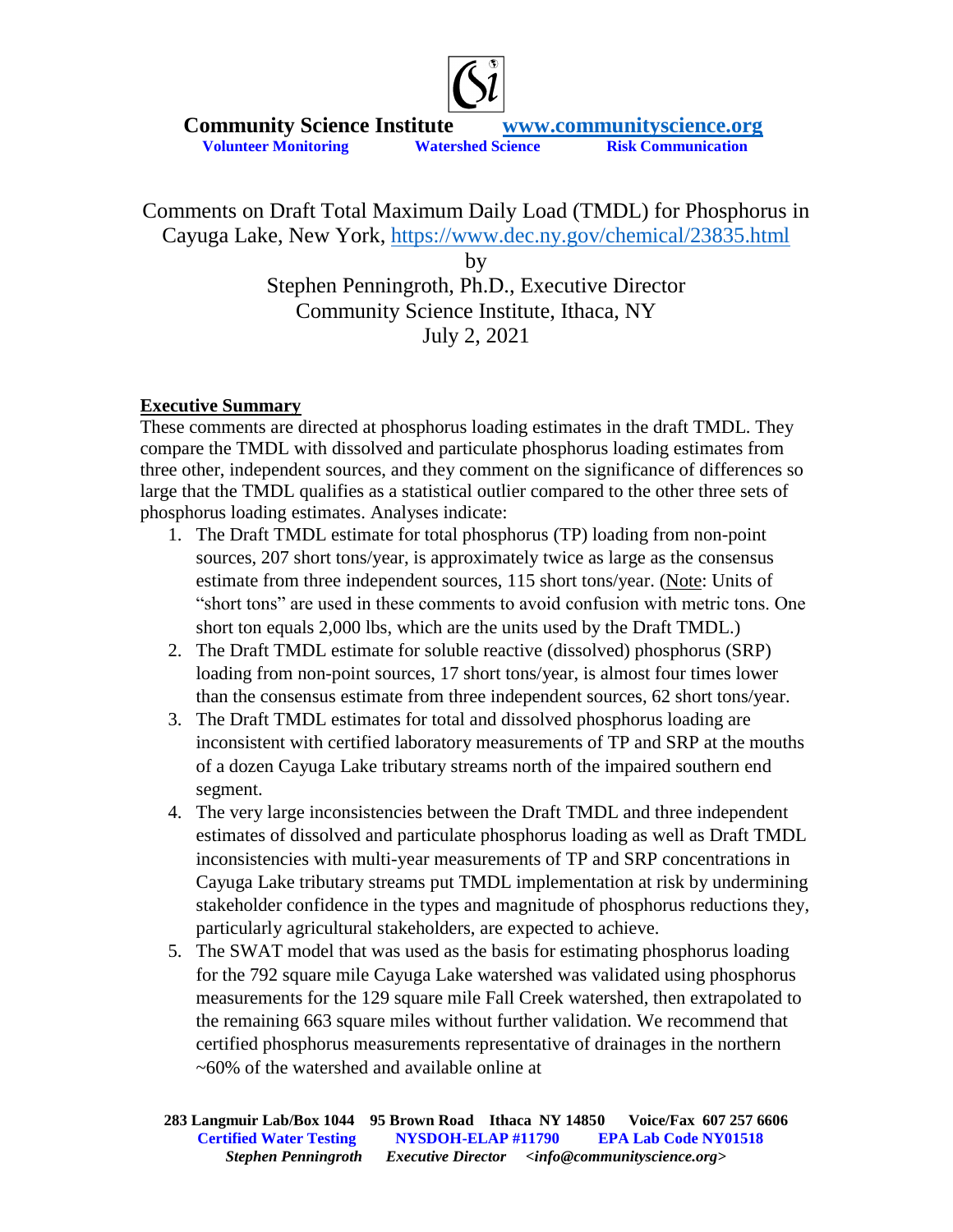

**Community Science Institute** *www.communityscience.org***<br>Volunteer Monitoring** *Watershed Science**Risk Communication* **Volunteer Monitoring** 

<http://www.database.communityscience.org/monitoringregions/1> be used to validate the SWAT model and revise TP and SRP loading estimates, as necessary.

These comments are based in large part on long-term phosphorus data sets for Cayuga Lake tributary streams that have been built by the Community Science Institute (CSI) in partnership with groups of citizen volunteers beginning in 2002 in Fall Creek and expanding over the years to include a dozen volunteer groups monitoring 16 drainages comprising 70% of the Cayuga Lake watershed in 2021. Our program has been covered for most of its history by a DEC-approved quality assurance project plan (QAPP) that incorporates CSI's in-house certified water quality testing lab (NYSDOH-ELAP# 11790). Our volunteer stream monitoring partnerships receive generous financial support from a dozen municipal and county governments in the Cayuga Lake watershed. Results of laboratory analyses are disseminated online approximately eight weeks following sample collection by volunteers and may be accessed free of charge at [www.database.communityscience.org.](http://www.database.communityscience.org/)

### **Comments**

TMDL Section 4.1 states that independent nutrient loading estimates were performed for five southern streams as part of the 2013 Cayuga Lake Model (CLM) monitoring program; that these loading estimates were extrapolated on the basis of land area and land use to unmonitored drainages to the north comprising approximately 50% of the Cayuga Lake drainage; and that the Source Water Assessment Tool (SWAT) model was used to predict loads within each land use category.

The development of the SWAT model is described in the Phase 2 Final Report (2017) of the Cayuga Lake Modeling Project (CLMP),

[\(https://www.dec.ny.gov/docs/water\\_pdf/cornelllscclmpphase2.pdf\)](https://www.dec.ny.gov/docs/water_pdf/cornelllscclmpphase2.pdf), specifically in Section 8 entitled "Modeling the Cayuga Lake Watershed with SWAT." Section 8.1 states the purpose of the SWAT model as follows:

"We developed a SWAT v2012 model (Neitsch et al. 2011) for the Cayuga Lake watershed to 1) estimate current precipitation driven discharge and loading of total suspended solids (TSS), Nitrate  $+$  Nitrite (NOX) and total phosphorus (TP) to Cayuga Lake, and 2) to evaluate best management practices in reducing TP loading to Cayuga Lake."

o *Dissolved phosphorus, not total phosphorus, is recognized as the principal driver of eutrophication in phosphorus-limited systems (Prestigiacomo et al, 2016). Please explain why modeling of total phosphorus loading was prioritized over dissolved phosphorus loading.*

Section 8.1 states further: "Model development and calibration was first performed for the Fall Creek watershed, a large tributary to the south end of Cayuga Lake… Hydrologic parameters defining the precipitation-runoff response of the watershed derived from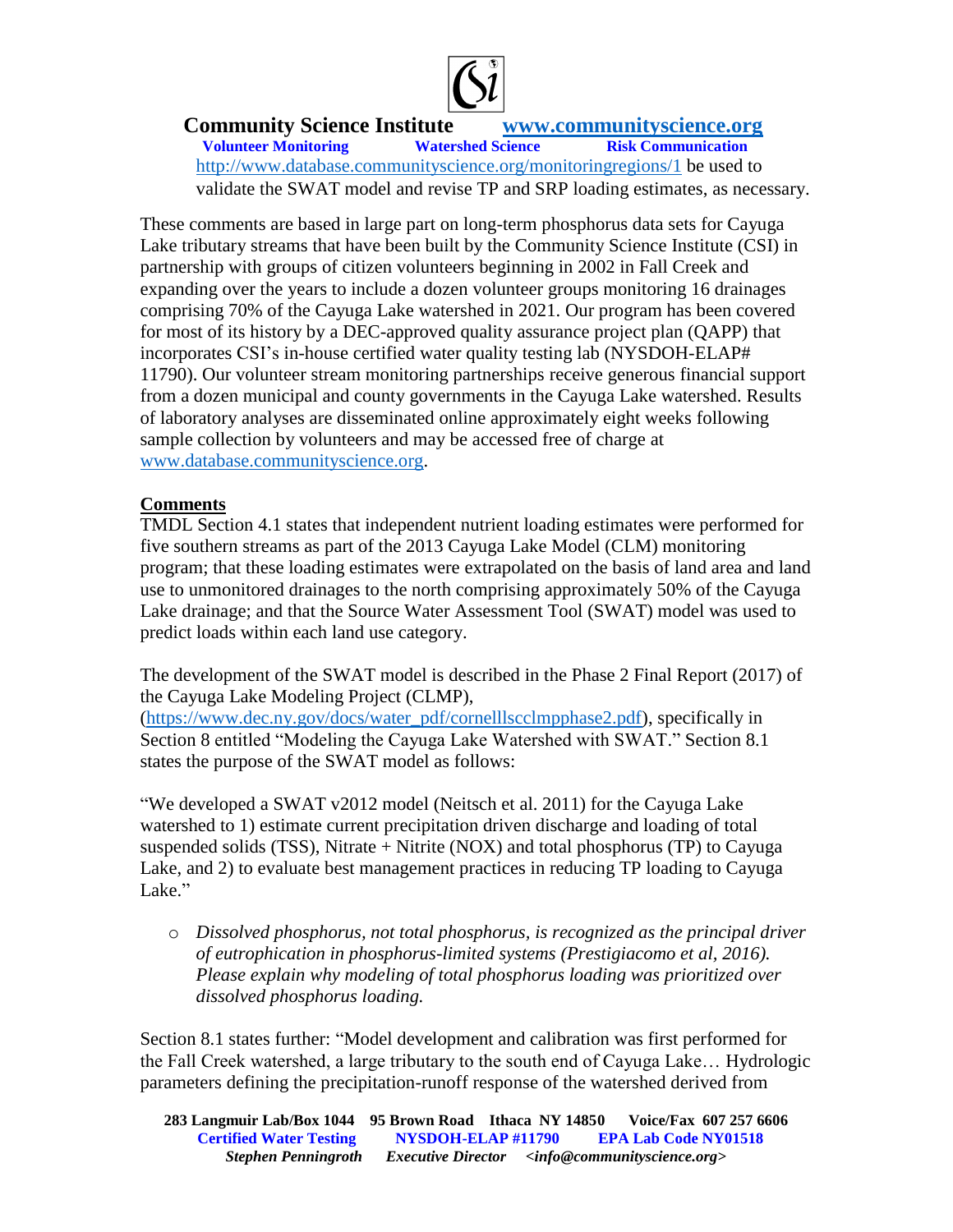

**Volunteer Monitoring** calibration of the Fall Creek watershed were then extrapolated to the entire Cayuga Lake watershed."

o *Dissolved phosphorus concentrations in northeastern tributaries of Cayuga Lake are reported to average seven times higher than dissolved phosphorus concentrations in Fall Creek (O'Leary et al, 2019, Table 5). These observations suggest that the contribution of dissolved phosphorus is significantly higher in these northeastern sub-watersheds than in Fall Creek. In view of these published findings, please justify the decision to use Fall Creek as a model to predict phosphorus loading throughout the entire Cayuga Lake watershed without further validation.* 

Section 8.2 of the Phase 2 Final Report states: "Dairy manure is applied to all row crops and a subset of pastures within the Fall Creek watershed (Table 8-1). These schedules were determined after discussions with experts from a number of county Soil and Water Conservation Districts (SWCDs) in the Finger Lakes region (K. Czymmek et al., personal communication, May 2015)."

- o *Dairy manure is likely to be a driver of the elevated dissolved phosphorus runoff documented in northeastern tributary streams (O'Leary et al, 2019, Table 5). Please provide a second table, in addition to Table 8-1, showing that the application schedule for dairy manure in northeastern sub-watersheds of Cayuga Lake, for example, Yawger Creek or Salmon Creek, is the same as the application schedule in the Fall Creek sub-watershed.*
- o *The application of chemical fertilizer, the other major source of dissolved phosphorus, is not mentioned in the SWAT model narrative in Section 8. Please provide application schedules for chemical fertilizer in the Fall Creek subwatershed and at least one northeastern sub-watershed, such as Yawger Creek or Salmon Creek, to verify that they are similar. If chemical fertilizer is omitted from the SWAT model because none is applied in the Cayuga Lake watershed, then so state.*

Section 8.5 of the Phase 2 Final Report, "Model Corroboration Results," states: "We manually adjust the PHOSKD and ERORGP parameters to reproduce the estimated TDP [total dissolved phosphorus] and PP [particulate phosphorus] loads for Fall Creek."

- o *Please state the source of the TDP and PP loading results that are being used to adjust the PHOSKD and ERORGP parameters in the SWAT model for Fall Creek.*
- o *Please justify the apparent decision not to validate the SWAT model extrapolation for the northern ~50% of the Cayuga Lake watershed using publicly available measurements of total and dissolved phosphorus concentrations under a wide range of flow conditions in northern tributary streams. For example, certified TP and SRP data sets for ten locations from the mouth to the headwaters of Salmon Creek are available beginning in 2006*

**283 Langmuir Lab/Box 1044 95 Brown Road Ithaca NY 14850 Voice/Fax 607 257 6606 Certified Water Testing NYSDOH-ELAP #11790 EPA Lab Code NY01518**<br>Stephen Penningroth Executive Director <info@communityscience.org> *Executive Director <info@communityscience.org>*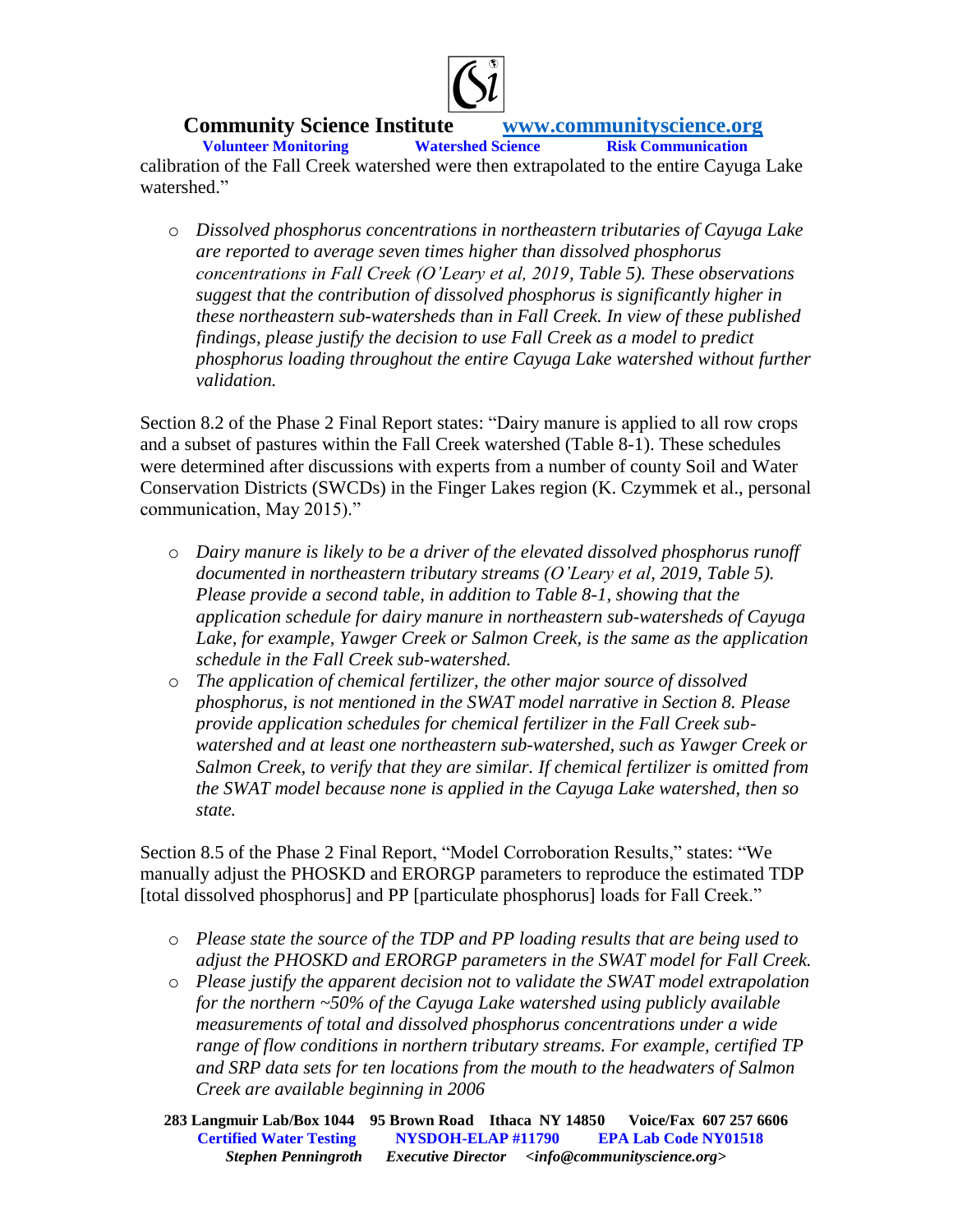

**Volunteer Monitoring** *[\(http://www.database.communityscience.org/monitoringsets/6\)](http://www.database.communityscience.org/monitoringsets/6); for 15 locations from the mouths to the headwaters of Paines, Mill, Deans and Townline Creeks since 2009 ("Direct Streams" monitoring set,* 

*[http://www.database.communityscience.org/monitoringsets/11\)](http://www.database.communityscience.org/monitoringsets/11); for two locations on Canoga Creek [\(http://database.communityscience.org/monitoringsets/42\)](http://database.communityscience.org/monitoringsets/42) and three locations on Burroughs Creek* 

*[\(http://database.communityscience.org/monitoringsets/43\)](http://database.communityscience.org/monitoringsets/43) since 2015; and for four locations on Yawger Creek* 

*[\(http://database.communityscience.org/monitoringsets/47\)](http://database.communityscience.org/monitoringsets/47) and two locations on Great Gully Creek [\(http://database.communityscience.org/monitoringsets/48\)](http://database.communityscience.org/monitoringsets/48) since 2017. All told, over 1,500 certified TP and SRP measurements performed since 2006 are currently available for streams that enter Cayuga Lake north of the four streams that flow into the impaired southern end segment. If, in fact, none of these publicly available data sets were used to validate the SWAT model for the northern ~50% of the Cayuga Lake watershed, explain why not.* 

o *Please explain the rationale for using Fall Creek results in the CSI database [\(http://database.communityscience.org/monitoringsets/2\)](http://database.communityscience.org/monitoringsets/2) to validate the SWAT model for Fall Creek ("Technical Briefing, Cayuga Lake Modeling Project, May 19, 2014, [https://www.dec.ny.gov/docs/water\\_pdf/clmptacmtg20140519f.pdf\)](https://www.dec.ny.gov/docs/water_pdf/clmptacmtg20140519f.pdf)) while apparently bypassing data that have been available in the CSI database since 2006 for validation of the SWAT model for tributary streams north of the impaired southern end segment (see links, above).*

Table 11 in Draft TMDL Section 4.1 and Table 16 in Draft TMDL Section 7.2 provide total phosphorus loading estimates to the Impaired Southern End segment.

o *According to Table 11, the Impaired Southern End segment is estimated to load 71,597 lbs/year, or 35.8 short tons/year of total phosphorus. According to Table 16, which gives the TP loading estimates for each of the four streams entering the Impaired Southern End Segment, the total is 77,020 lbs/year, or 38.5 short tons/year. Please explain the discrepancy of 2.7 short tons/year between the TP loading estimates for the Impaired Southern End Segment in Tables 11 and 16.*

Comment Table 1 shows there is excellent agreement between the Draft TMDL loading estimates for the four southern tributaries in Table 16 and loads estimated by the Community Science Institute for the same four streams using USGS LOADEST software (Runkel et al, 2004) based on stream samples collected by CSI volunteers, certified analyses performed in the CSI lab, and USGS gauging station flow records. This agreement suggests that the SWAT model process and CSI's volunteer monitoring partnerships arrive at similar loading estimates when both programs collect stream samples and perform measurements of phosphorus concentrations.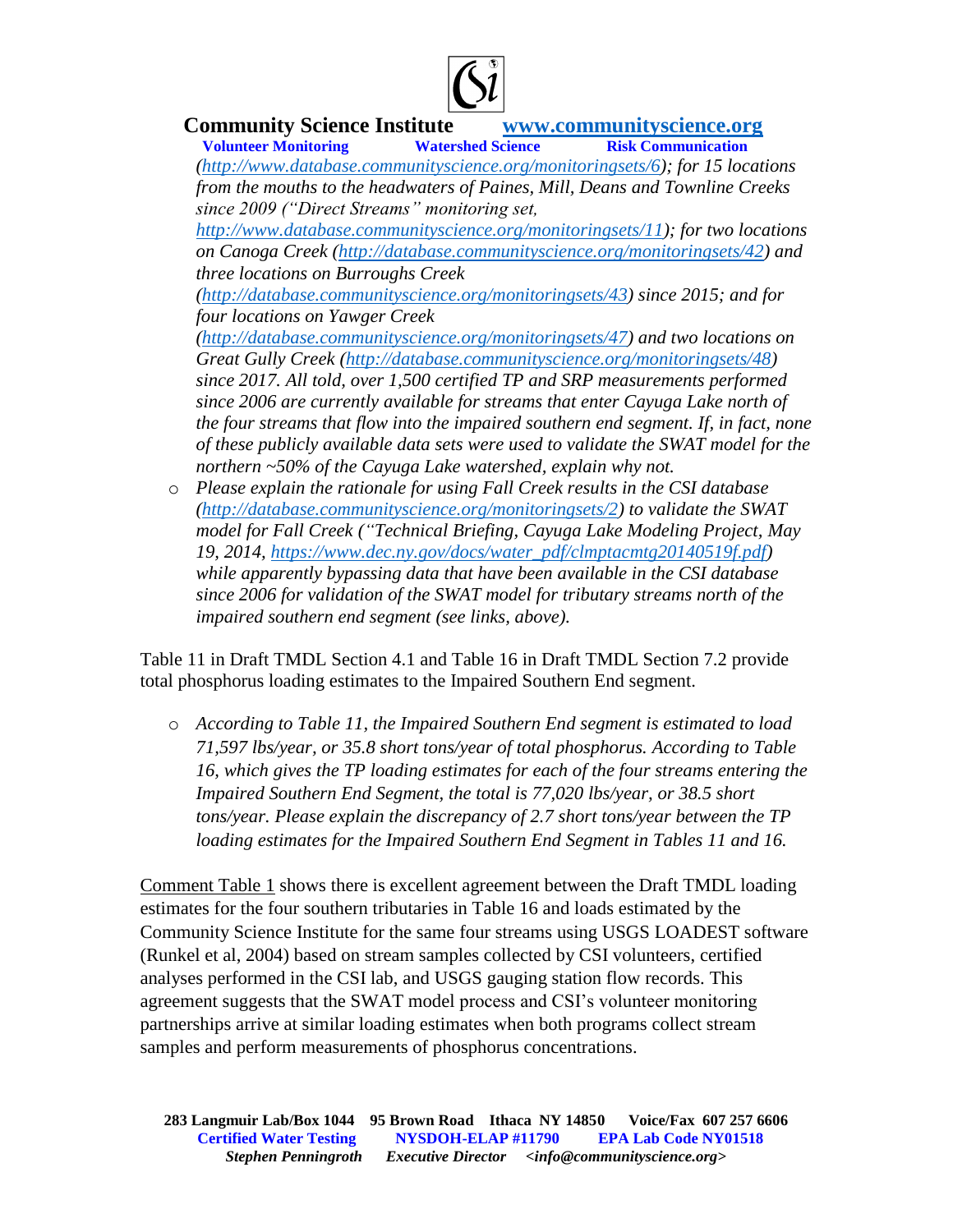

**Volunteer Monitoring** 

#### **Comment Table 1**

| <b>Comparison of CSI and Draft TMDL Total Phosphorus Loading Estimates for</b> |                                       |                          |                       |  |  |  |
|--------------------------------------------------------------------------------|---------------------------------------|--------------------------|-----------------------|--|--|--|
| "Impaired Southern End" Tributary Streams                                      |                                       |                          |                       |  |  |  |
|                                                                                |                                       |                          |                       |  |  |  |
| <b>Stream</b>                                                                  | <b>Drainage</b>                       | <b>Community Science</b> | Draft TMDL, Table 16  |  |  |  |
|                                                                                | <b>Area</b>                           | <b>Institute (short)</b> | $(short tons/year)^b$ |  |  |  |
|                                                                                | $(i$ <sup><math>\land</math>2</sup> ) | tons/year) <sup>a</sup>  |                       |  |  |  |
| <b>Fall Creek</b>                                                              | 129                                   | $19.56^{\circ}$          | 21.6                  |  |  |  |
| Six Mile Creek @ Bethel                                                        | 39                                    | 5.69c                    | 6.28                  |  |  |  |
| Grove                                                                          |                                       |                          |                       |  |  |  |
| Cascadilla Creek                                                               | 13.7                                  | 1.07                     | 1.56                  |  |  |  |
| Cayuga Inlet                                                                   | 92.4                                  | 8.13                     | 9.12                  |  |  |  |
| <b>Total "Impaired</b>                                                         | 274                                   | 34.45                    | 38.56                 |  |  |  |
| <b>Southern End" TP</b>                                                        |                                       |                          |                       |  |  |  |
| Load                                                                           |                                       |                          |                       |  |  |  |
|                                                                                |                                       |                          |                       |  |  |  |

<sup>a</sup> from ValuesPenningroth, S. Presentation to Cayuga County Water Quality Management Agency, April 1, 2021, slide 7, [http://www.communityscience.org/outreach-and](http://www.communityscience.org/outreach-and-education/public-event-presentations/)[education/public-event-presentations/,](http://www.communityscience.org/outreach-and-education/public-event-presentations/)

<sup>b</sup> Draft TMDL Table 16. Units of lbs/year converted to short tons/year (2,000 lbs/short ton)

<sup>c</sup> Loads estimated using USGS LOADEST software (Runkel et al, 2004) based on certified measurements of TP in CSI's certified laboratory (NYSDOH-ELAP ID# 11790) and flow measurements by USGS gauging stations

Tables 11-14 in Draft TMDL Section 4.1 present non-point sources of annual TP loading to each of the four segments of Cayuga Lake, and these sum to 200.2 short tons/year. Table 16 in TMDL Section 7.2 presents annual non-point source TP loading by subbasin, and these sum to 207.3 short tons/year.

o *Please explain the difference of 7.1 short tons/year in the non-point source TP loading estimates for the Cayuga Lake watershed in Section 4.1, Tables 11-14, and Section 7.2, Table 16.* 

Comment Table 2 compares non-point source TP loading estimates in the Draft TMDL with estimates reported by three other sources: The Community Science Institute, 2021; Haith et al, 2012; and Likens, 1974. Agreement is good among all four estimates for TP loading from Fall Creek and the Cayuga Inlet to the impaired southern end segment (the one exception is Likens' high TP estimate for the Cayuga Inlet). For three streams north of the impaired southern segment for which separate TP loading estimates are available, the Draft TMDL estimates exceed the estimates of the other three studies, and some are considerably higher. The Draft TMDL's total non-point source Cayuga Lake loading estimate, 207 short tons TP/year, exceeds the mean of the other three estimates, 115 short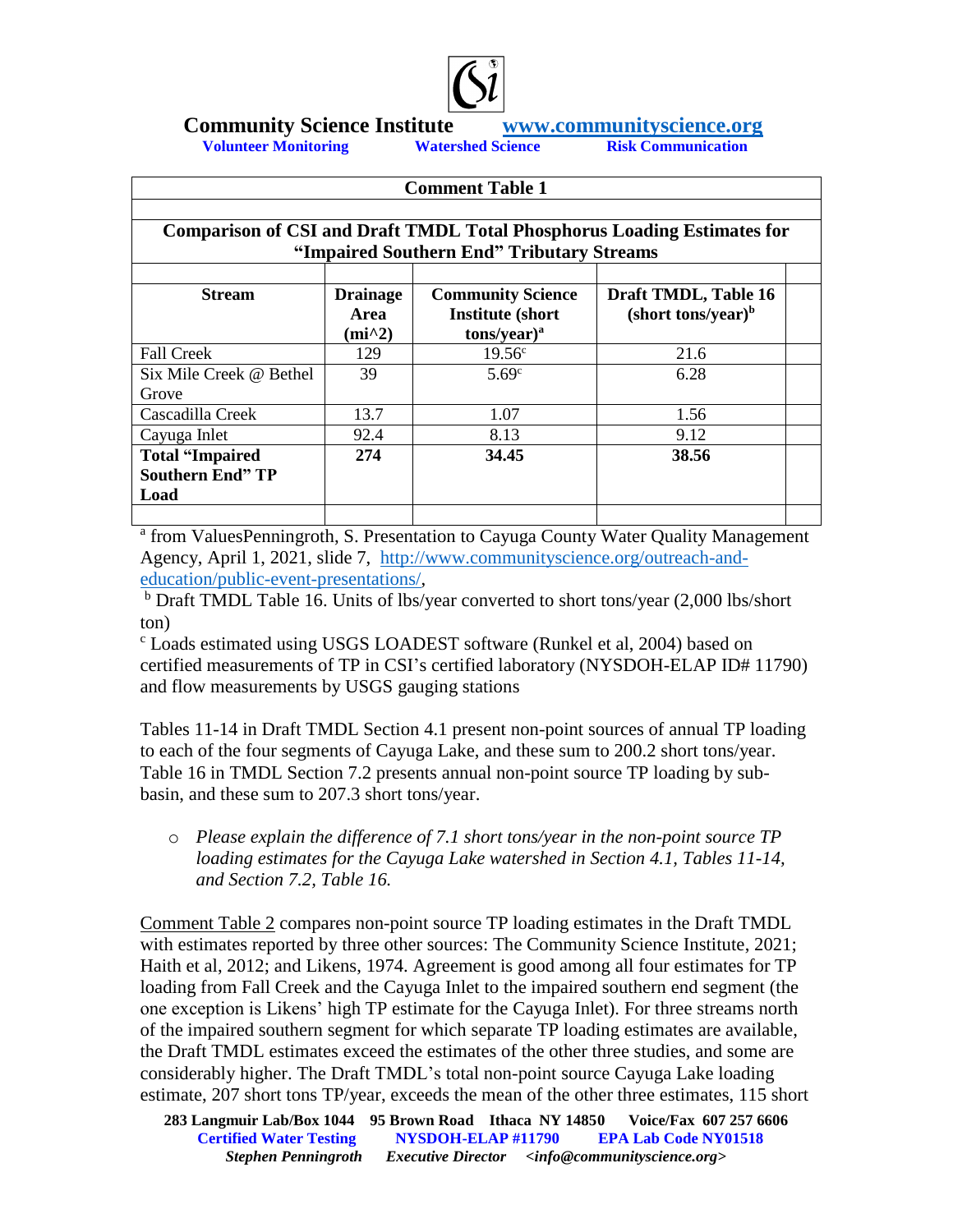

**Volunteer Monitoring** tons/year, by almost a factor of two. The Draft TMDL estimate exceeds the mean of the other three estimates by 11 standard deviations, indicating it is an outlier with respect to these three independent TP loading estimates.

| <b>Comment Table 2</b>                                                          |                 |                                              |              |               |  |
|---------------------------------------------------------------------------------|-----------------|----------------------------------------------|--------------|---------------|--|
|                                                                                 |                 |                                              |              |               |  |
| <b>Comparison of Draft TMDL with Three Independent Total Phosphorus Loading</b> |                 |                                              |              |               |  |
| <b>Estimates (short tons/year)</b>                                              |                 |                                              |              |               |  |
|                                                                                 |                 |                                              |              |               |  |
| Watershed                                                                       | Draft TMDL,     | <b>CSI</b>                                   | Haith et al  | Likens (1970- |  |
|                                                                                 | Table 16 (2021) | $(2021)^{a}$                                 | $(2012)^{b}$ | $(71)^{b,c}$  |  |
| <b>Fall Creek</b>                                                               | 21.6            | 19.6                                         | 18.6         | 22.8          |  |
| Combined                                                                        | 17.0            | 14.9                                         | 20.0         | 37.6          |  |
| Cayuga Inlet <sup>d</sup>                                                       |                 |                                              |              |               |  |
| <b>Salmon Creek</b>                                                             | 39.9            | 15.3                                         | 14.6         | 11.0          |  |
| Taughannock                                                                     | 10.9            | 7.9                                          | 7.9          | 5.6           |  |
| Creek                                                                           |                 |                                              |              |               |  |
| <b>Great Gully</b>                                                              | 17.9            | 4.4                                          |              |               |  |
| Cayuga Lake                                                                     | 207             | 124                                          | 108          | 114           |  |
|                                                                                 |                 | Mean CSI, Haith et al, Likens = $115 + -8.1$ |              |               |  |
|                                                                                 |                 | (SD) short tons TP/year                      |              |               |  |

<sup>a</sup> Values from Penningroth, S. Presentation to the Cayuga County Water Quality Management Agency, April 1, 2021, slide 7,

<http://www.communityscience.org/outreach-and-education/public-event-presentations/> <sup>b</sup> Values from Haith et al (2012), Table 8. Units of Mg/year (Megagrams/year) are converted to short tons/year by multiplying value by 1.1 short tons/Mg.

 $\textdegree$  Loading results reported in Likens (1974) and summarized in Haith et al (2012)

<sup>d</sup> Cayuga Inlet, Six Mile Creek and Cascadilla Creek

- o *The discrepancy between the Draft TMDL estimate for TP loading to Cayuga Lake, 207 short tons TP/year, and a consensus estimate based on three independent sources, 115 short tons TP/year, strongly suggests that the SWAT model, while accurately reflecting TP loading to the impaired southern end segment, substantially overestimates TP loading from the northern ~50% of the watershed. Please justify the Draft TMDL estimate in light of contradictory evidence from three other sources.*
- o *Please validate the SWAT model for named streams in the northern half of the Cayuga Lake watershed using certified TP concentration measurements that are publicly available in CSI's online database at [http://www.database.communityscience.org/monitoringregions/1.](http://www.database.communityscience.org/monitoringregions/1) If you do not validate the SWAT model for northern streams, please explain your reasoning.*
- o *The 92 short tons TP/year discrepancy between the Draft TMDL and the independent consensus estimate is 50% greater than the Draft TMDL's*
- **283 Langmuir Lab/Box 1044 95 Brown Road Ithaca NY 14850 Voice/Fax 607 257 6606 Certified Water Testing NYSDOH-ELAP #11790 EPA Lab Code NY01518**<br>Stephen Penningroth Executive Director <info@communityscience.org> *Executive Director <info@communityscience.org>*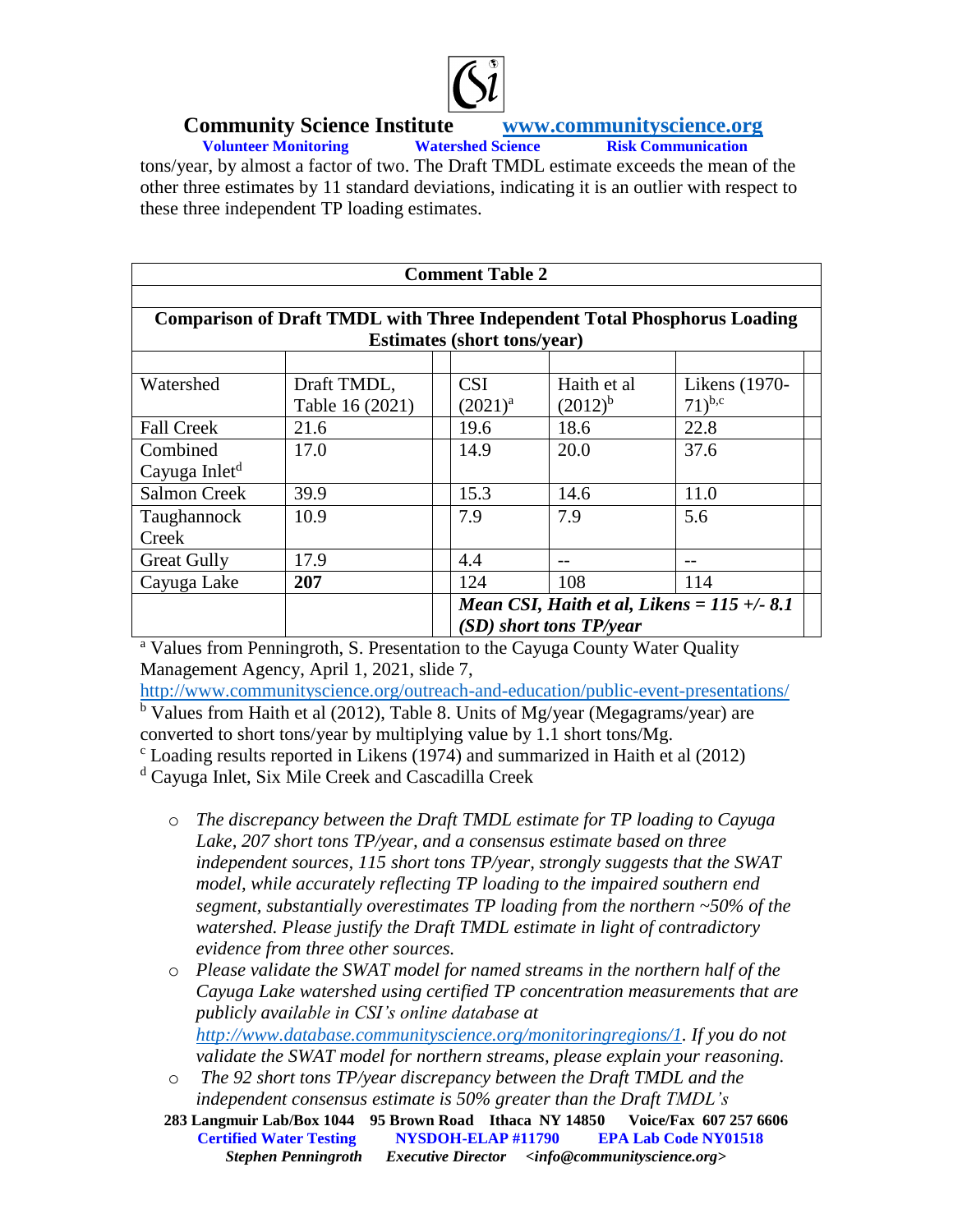

**Volunteer Monitoring** *phosphorus reduction goal of 66 short tons TP/year (goal is based on 30%*  reduction of total annual TP load from all sources). Please state whether you will *remove Cayuga Lake from the 303(d) list for phosphorus impairment if a revised TP loading estimate is found to be similar to the consensus estimate of 115 short tons TP/year in Comment Table 2. If you will not delist Cayuga Lake for phosphorus, please justify.* 

The loading of phosphorus to Cayuga Lake, particularly dissolved phosphorus (see below), is a problem that is best addressed on a stream by stream basis. This approach allows local stakeholders to take ownership of the problem and devise solutions that work for their sub-watershed. Stakeholder buy-in is impeded by apportioning TP loading to drainage areas rather than to specific named streams.

o *Load reduction allocations should be revised and apportioned to named subwatersheds, for example, the Salmon Creek watershed, the Yawger Creek watershed, etc.*

Draft TMDL Section 7.1 describes three forms of phosphorus measured in the laboratory: Total phosphorus (TP), total dissolved phosphorus (TDP), and soluble reactive phosphorus (SRP). It also describes two forms of phosphorus which are derived from the three measured forms: Particulate phosphorus (PP), which is calculated as  $TP - TDP$ ; and soluble unreactive phosphorus (SUP), which is calculated as TDP – SRP. Figure 12 in Section 7.1 illustrates that, from a management perspective, the phosphorus forms of concern are SRP, SUP and PP.

Table 17 in Draft TMDL Section 7.2 presents "Average annual SRP loads…" for each sub-basin.

- o *TDP is not included in Table 17. Please explain the omission of TDP from consideration of dissolved phosphorus loading to Cayuga Lake in light of the significance attached by the Draft TMDL to TDP as the basis for corroborating the SWAT model (see comments, above, on SWAT model corroboration described in Phase 2 Final Report, Section 8).*
- o *SUP is not included in Table 17. Please explain the omission of SUP from consideration of dissolved phosphorus loading to Cayuga Lake in light of the importance attached to SUP as a significant component of dissolved phosphorus, the principal driver of cultural eutrophication (Figure 12).*
- o *Why is the loading of dissolved phosphorus estimated in terms of SRP only (Table 17) when Section 7.1, Table 12, makes it clear that SUP is also a significant component of dissolved phosphorus in addition to SUP?*

Some background on the measurement of TDP, SRP and SUP is needed as context for the immediately preceding comments as well as for subsequent comments: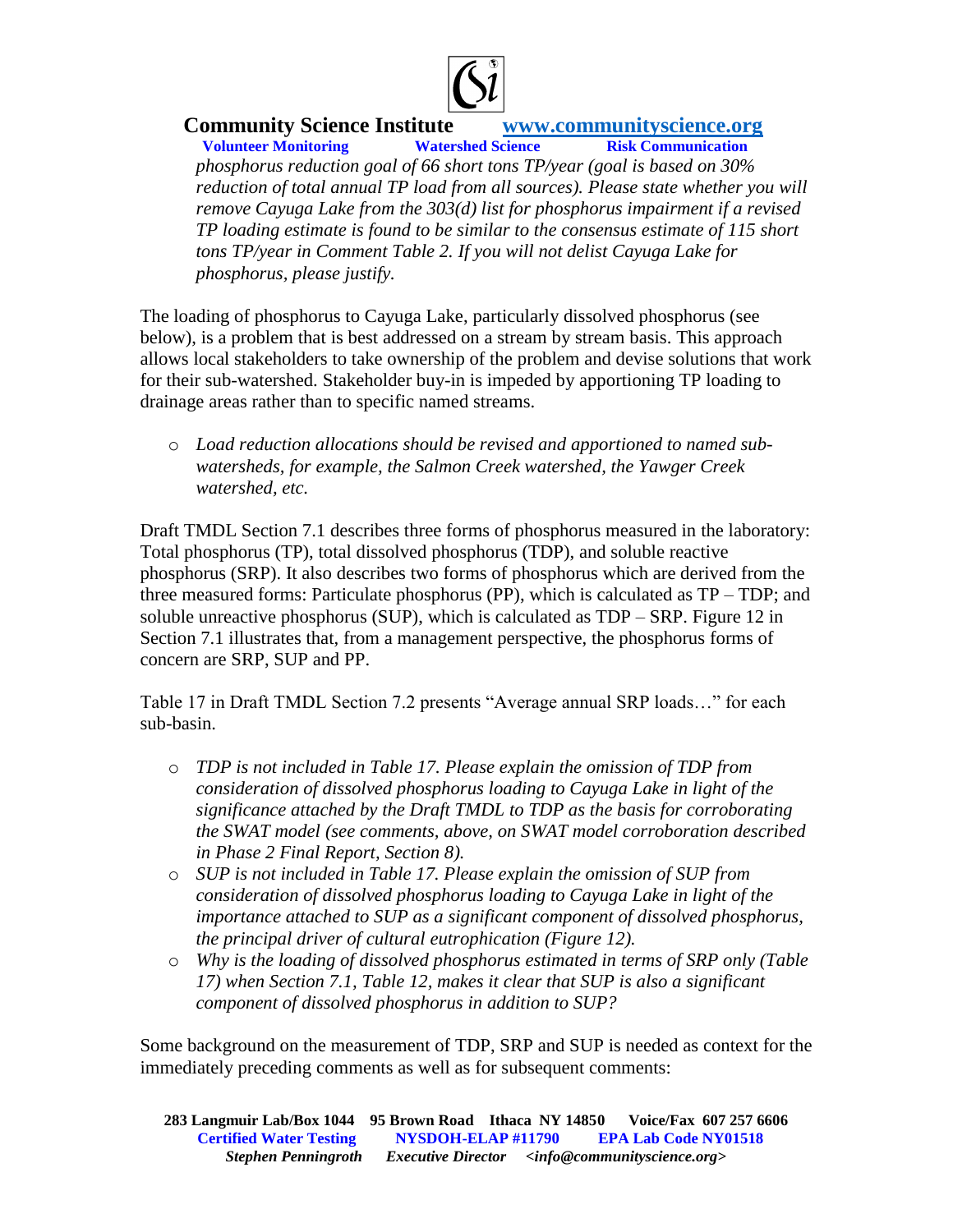

**Volunteer Monitoring** 

- 
- 1. Two protocols are commonly used to measure TP and SRP: Standard Methods 4500 P-E; and EPA Method 365.3. The same reagents are used in both protocols; however, there are differences in their concentrations and the timing of their addition to the reaction mixture. A direct comparison of the two methods (on hypolimnion samples from Cayuga Lake) has shown that both yield essentially the same values for TP while the EPA protocol yields SRP values that average about 25% higher than the Standard Methods protocol. This difference, the chemical basis of which is not understood, points to the fact that SRP is operationally defined, i.e., it is not identical to orthophosphate; rather, it includes other forms of dissolved phosphorus such as polyphosphates and organic phosphorus compounds, and its value is determined by the protocol that is used to measure it (Effler et al, 2016).
- 2. The Standard Methods protocol was used to measure TP, TDP and SRP concentrations in Cayuga Lake tributary streams. These measurements form the basis for SWAT model estimates of phosphorus loading to Cayuga Lake.
- 3. The Standard Methods protocol and the EPA protocol can both be used to measure total dissolved phosphorus (TDP). TDP values obtained by the two protocols are very similar (Effler et al, 2016). However, because Standard Methods SRP tends to be lower than SRP measured by the EPA method, the calculated Standard Methods SUP value is higher  $(SUP = TDP - SRP)$ . In the EPA method, by contrast, SRP approaches TDP, and the calculated SUP value is therefore lower. Effler et al (2016) note that from a practical management perspective, "In studies where no TDP measurements are made… SRP [by EPA protocol] would be a more useful measure than SRP [by Standard Method protocol] because it would more closely approach the total load of dissolved bioavailable P."
- 4. There is a regulatory dimension to TDP and SUP. TDP as measured by the Standard Methods protocol, and SUP calculated from TDP, are used in research aimed at modeling phosphorus pools and their bioavailability in lakes. From a regulatory perspective, however, TDP and, hence, SUP are not approved analytes in New York State. They are absent from New York State Department of Health-Environmental Laboratory Approval Program (NYSDOH-ELAP) application forms for laboratory certification

[\(https://www.wadsworth.org/regulatory/elap/application-certification-for-labs\)](https://www.wadsworth.org/regulatory/elap/application-certification-for-labs) and also from the NYSDOH-approved list of analytes for non-potable water [\(https://www.wadsworth.org/regulatory/elap/requirements-for-laboratory](https://www.wadsworth.org/regulatory/elap/requirements-for-laboratory-certification-certification)[certification-certification,](https://www.wadsworth.org/regulatory/elap/requirements-for-laboratory-certification-certification) Fields of Accreditation, item 180.2, Non-potable). Note that the only phosphorus methods listed as approved are "Orthophosphate (as P)" and "Phosphorus, Total." While research results based on TDP and SUP may be used for informational purposes, they cannot be used as a basis for regulatory decision-making, such as the development of state environmental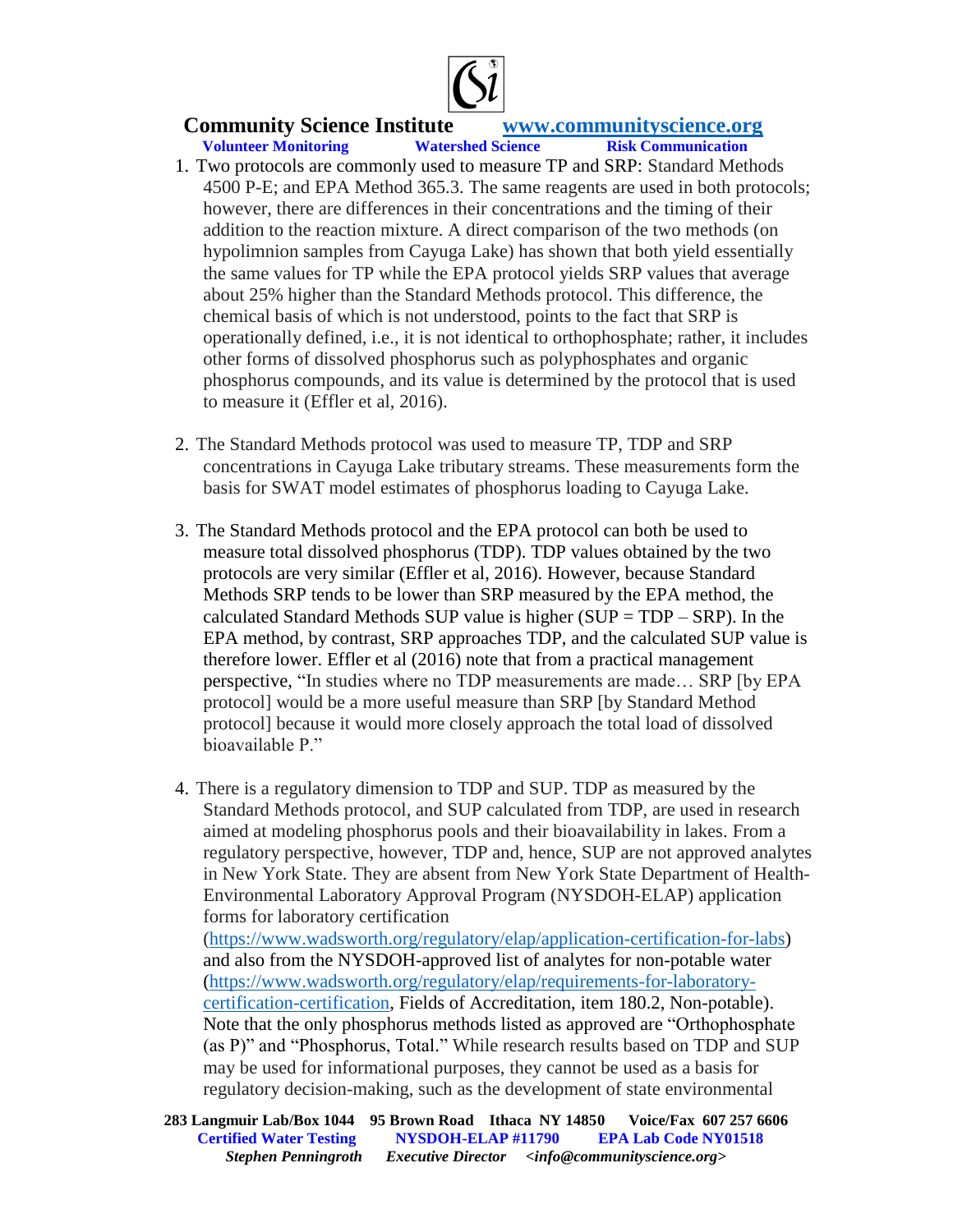

### **Community Science Institute** *www.communityscience.org***<br>Volunteer Monitoring** *Watershed Science**Risk Communication* **Volunteer Monitoring** policy and the enforcement of state environmental laws. Those kinds of decisions involve the expenditure of taxpayer dollars, and New York's public health law requires that governmental functions such as these be based solely on approved environmental laboratory methods (New York Public Health Law, Article 5, Title 1, Section 502, [https://www.nysenate.gov/legislation/laws/PBH/502\)](https://www.nysenate.gov/legislation/laws/PBH/502).

5. CSI's certified lab (NYSDOH-ELAP# 11790) has used the EPA method consistently since 2004 to measure SRP in streams and has not used TDP, precisely because it is not an approved analyte and therefore cannot be used for regulatory purposes. Fortunately, SRP determined by the EPA method approaches the value of TDP (Effler et al, 2016), and it is therefore a good choice for estimating dissolved phosphorus loading.

Draft TMDL Section 7.2, Table 17, column 3, lists the SRP loads for each sub-basin of Cayuga Lake, and these add up to 17.02 short tons of SRP loaded to the lake annually from non-point sources.

- o *Do the SRP loading estimates in Table 17 refer to SRP as determined by the Standard Methods protocol, which was used to estimate loading in southern tributary streams (Prestigiacomo et al, 2016)? If so, please explain the absence of SUP from the dissolved phosphorus loading estimates in Table 17.*
- o *Do loading estimates in Table 17 need to be adjusted upward by adding SUP? If so, by how much?*

Comment Table 3 compares non-point source dissolved phosphorus loading estimates in the Draft TMDL, Section 7.2, Table 17, with three other studies: The Community Science Institute, 2021; Haith et al, 2012; and Likens, 1974. Agreement is reasonably good between the TMDL and CSI for Fall Creek and the Cayuga Inlet while dissolved phosphorus loading estimates reported by Haith et al (2012) and Likens (1970-71) are considerably higher for these two streams. In streams to the north of the impaired southern end segment, Draft TMDL estimates for dissolved phosphorus in Salmon Creek, Taughannock Creek and Great Gully are lower than the other three. The TMDL's total non-point source dissolved phosphorus loading estimate, 17 short tons/year, is 3.6 times lower than the mean of the other three estimates,  $62 +/- 13$  (SD) short tons/year. Moreover, the TMDL estimate is more than 3 standard deviations below the mean of the three independent SRP estimates, indicating that, like the TMDL's TP loading estimate, it is an outlier.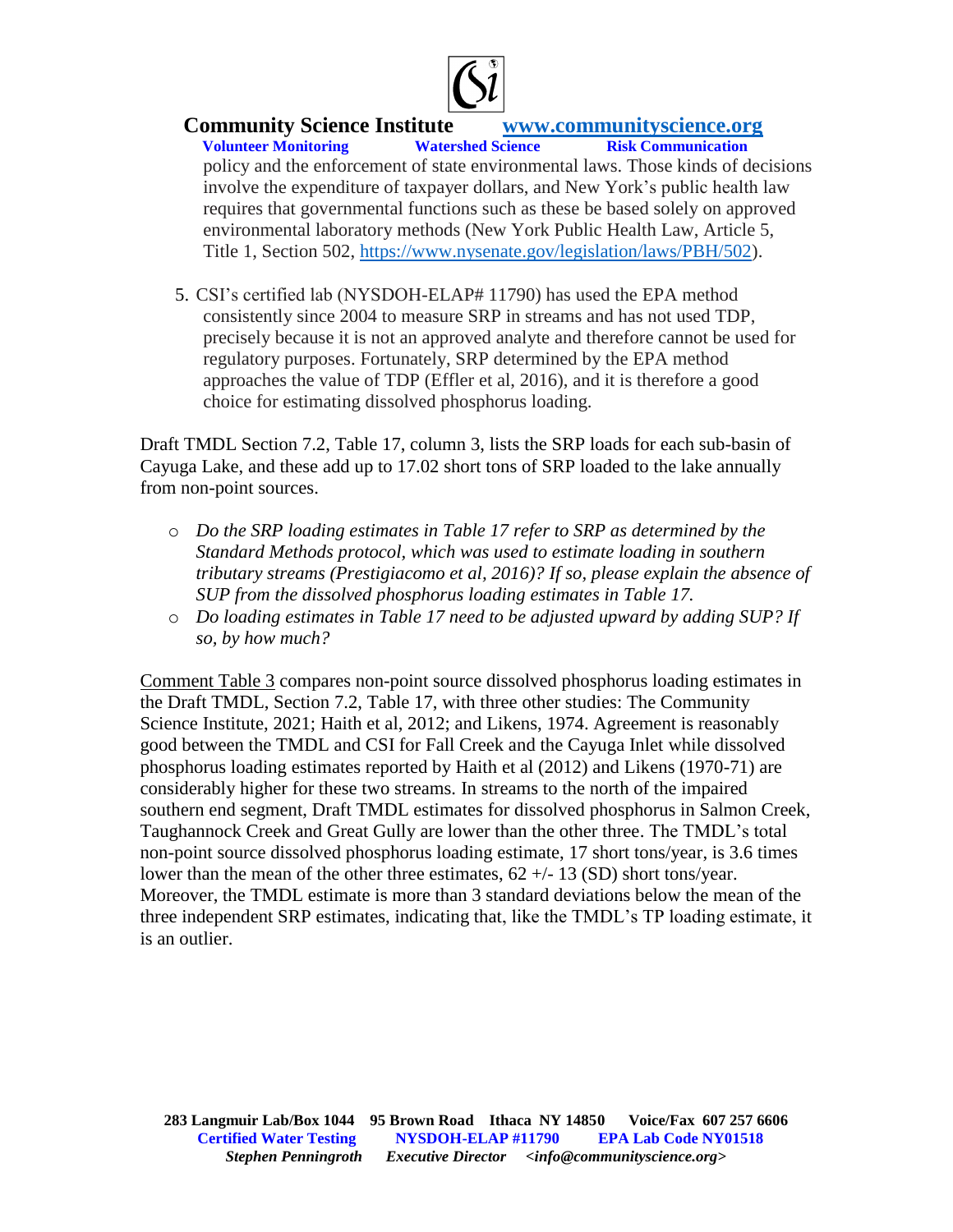

**Volunteer Monitoring Watershed Science** 

| <b>Comment Table 3</b><br>Comparison of TMDL with Three Independent Estimates of Dissolved Phosphorus <sup>a</sup><br>Loading (short tons/year) |              |                                      |              |                                                        |  |
|-------------------------------------------------------------------------------------------------------------------------------------------------|--------------|--------------------------------------|--------------|--------------------------------------------------------|--|
|                                                                                                                                                 |              |                                      |              |                                                        |  |
| <b>Fall Creek</b><br>Combined<br>Cayuga Inlet <sup>e</sup>                                                                                      | 2.06<br>3.14 | 3.81<br>3.03                         | 11.2<br>10.4 | 10.9<br>29.2                                           |  |
| <b>Salmon Creek</b><br>Taughannock<br>Creek                                                                                                     | 4.26<br>1.28 | 6.33<br>1.89                         | 8.7<br>4.7   | 5.8<br>3.7                                             |  |
| <b>Great Gully</b><br>Cayuga Lake                                                                                                               | 0.82<br>17   | 2.88<br>49                           | --<br>64     | 74<br>Mean CSI, Haith et al, Likens = $62 +/- 13$ (SD) |  |
|                                                                                                                                                 |              | short tons dissolved phosphorus/year |              |                                                        |  |

<sup>a</sup> Laboratory methods for determining dissolved phosphorus vary, however, results are reasonably comparable.

<sup>b</sup> Values from Penningroth, S. Presentation to the Cayuga County Water Quality Management Agency, April 1, 2021, slide 7,

<http://www.communityscience.org/outreach-and-education/public-event-presentations/>

 $\textdegree$  Values from Haith et al (2012), Table 8. Units of Mg/year (Megagrams/year) are converted to short tons/year by multiplying value by 1.1 short tons/Mg.

 $d$  Loading results reported in Likens (1974) and summarized in Haith et al (2012)

<sup>e</sup> Cayuga Inlet, Six Mile Creek and Cascadilla Creek

- o *The 3.6-fold discrepancy between the Draft TMDL estimate for dissolved phosphorus loading to Cayuga Lake and a consensus estimate based on three independent sources strongly suggests that the SWAT model, while reasonably accurate in its estimate of dissolved phosphorus loading to the impaired southern end segment, substantially underestimates loading from the other ~50% of the watershed.*
- o *The SWAT model should be validated for named streams in the northern half of the Cayuga Lake watershed using certified SRP concentration measurements that are publicly available in CSI's online database at [http://www.database.communityscience.org/monitoringregions/1.](http://www.database.communityscience.org/monitoringregions/1) Please justify a decision not to validate the SWAT model.*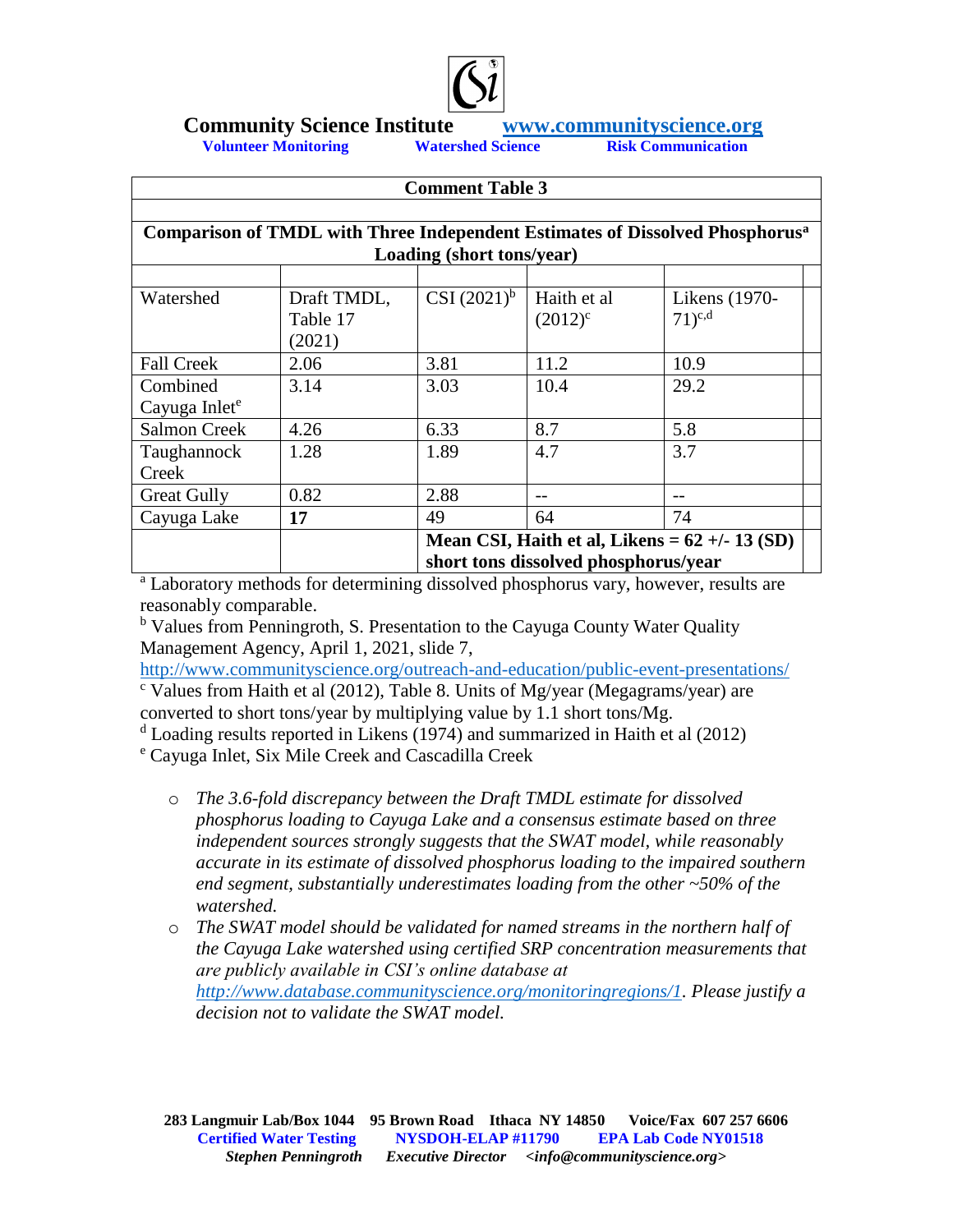

Comment Table 4 presents multi-year averages of SRP and TP concentrations under high flow ("stormwater") conditions at the mouths of 16 Cayuga Lake tributary streams monitored by CSI partnerships with community groups. Most nutrient runoff and loading occurs under high flow conditions following rainfall and snowmelt. Therefore, elevated SRP and TP concentrations under high flow conditions are indicative of substantial loading. In addition, the ratio of SRP to TP concentrations can be used to estimate the percentages of the total phosphorus load that enter the lake as SRP and PP (TP - SRP = PP).

What is the relationship between the stormwater SRP/TP concentration ratio and the SRP/TP loading ratio? This question can be answered for Fall Creek and Six Mile Creek where similar TP and SRP loading estimates have been reported independently by CSI and the Draft TMDL (see Comment Tables 1 and 3). In the case of Fall Creek, the SRP/TP loading ratio is 0.19 (based on CSI loading estimates) whereas the SRP/TP high flow ("stormwater") concentration ratio at the stream mouth is 0.14 (Comment Table 4). In the case of Six Mile Creek, the SRP/TP loading ratio is 0.15 and the SRP/TP high flow concentration ratio is 0.09 (Comment Table 4). Thus based on Fall Creek and Six Mile Creek, SRP/TP stormwater concentration ratios underestimate SRP/TP loading ratios by about 40% to 60%. Stated differently, the multi-year SRP/TP stormwater concentration ratios in Comment Table 4 correspond to minimum percentages of SRP loading and maximum percentages of PP loading to Cayuga Lake. For example, Salmon Creek, Paine's Creek and Canoga Creek transport at a minimum, respectively, 28%, 51% and 42% of their phosphorus loads as SRP and a maximum of 72%, 49% and 58%, respectively, as PP (Comment Table 4). The average high flow SRP/TP concentration ratio for 16 monitored streams is 33%, indicating that at least one-third and possibly as much as half of all phosphorus entering Cayuga Lake from non-point sources is dissolved and bioavailable. This is consistent (Comment Tables 2 and 3) with the independent consensus SRP/TP loading ratio of (62 short tons SRP/year) / (115 short tons TP/year), or 54%, while it is inconsistent with the Draft TMDL SRP/TP loading ratio of (17 short tons SRP/year) / (207 short tons TP/year) or 8%.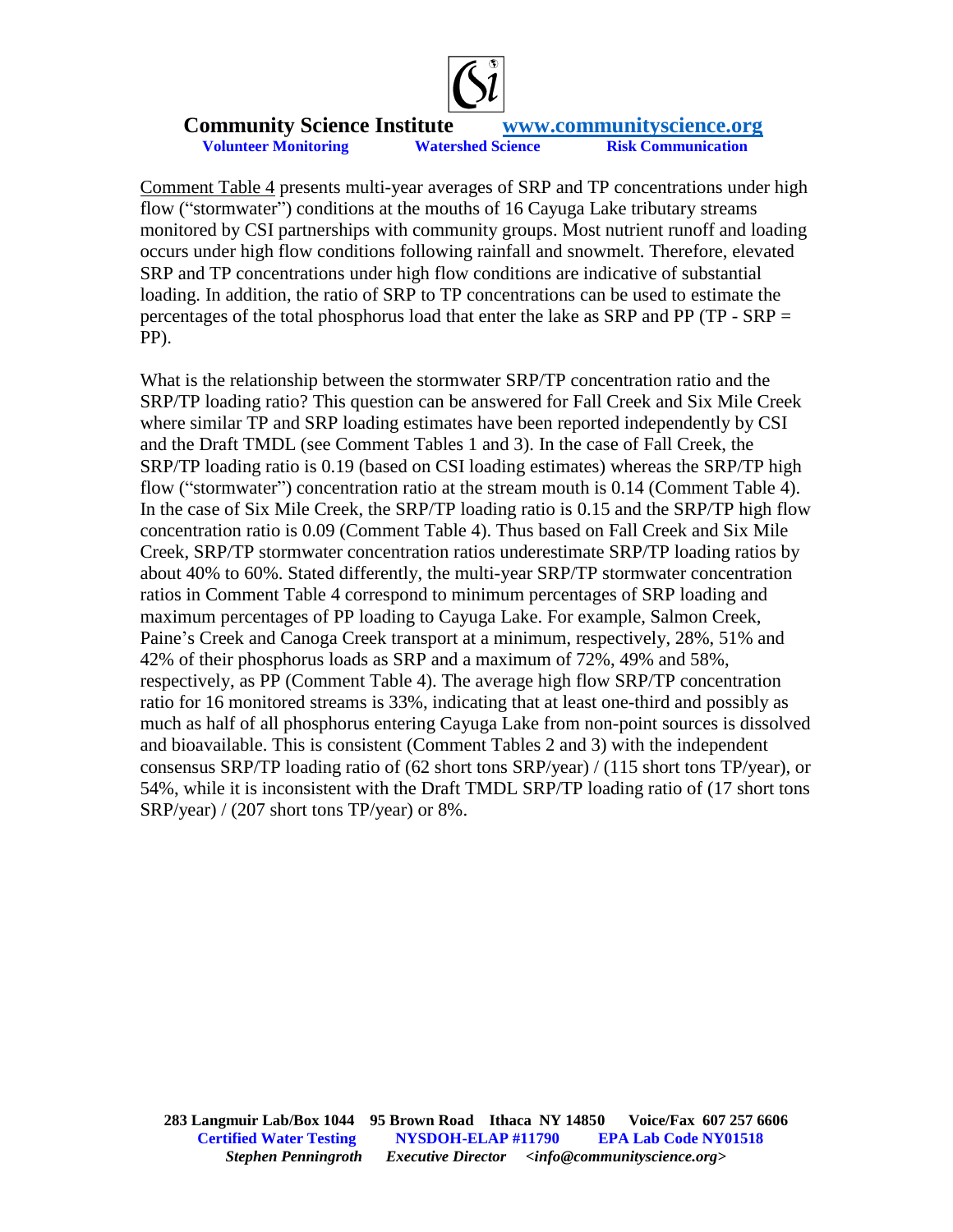

# **Community Science Institute**<br>Volunteer Monitoring<br>Watershed Science<br>Risk Communication<br>Risk Communication

**Volunteer Monitoring** 

| <b>Comment Table 4</b>                                                                       |                                                               |                          |                                                           |                |                                      |                                          |
|----------------------------------------------------------------------------------------------|---------------------------------------------------------------|--------------------------|-----------------------------------------------------------|----------------|--------------------------------------|------------------------------------------|
|                                                                                              |                                                               |                          |                                                           |                |                                      |                                          |
| Stormwater SRP and TP Concentrations at Mouths of Cayuga Lake Tributary Streams <sup>a</sup> |                                                               |                          |                                                           |                |                                      |                                          |
| Watershed <sup>a</sup> (years monitored)                                                     | Mean <sup>b</sup><br>Stormwater <sup>c</sup><br>$SRPd$ (ug/L) | $N^{e}$                  | Mean <sup>b</sup><br>Stormwater <sup>c</sup><br>TPf(ug/L) | $N^{e}$        | SRPf share of<br>Stormwater<br>TP(%) | $PPf$ share of<br>Stormwater<br>$TP(\%)$ |
| Fall Creek (2002–present)                                                                    | 24.8                                                          | 38                       | 175.9                                                     | 43             | 14                                   | 86                                       |
| Six Mile Creek @ Bethel Grove<br>$(2004$ -present)                                           | 22.6                                                          | 31                       | 238.8                                                     | 31             | 9                                    | 91                                       |
| Cascadilla Creek (2009-present)                                                              | 37.2                                                          | 25                       | 105.9                                                     | 25             | 35                                   | 65                                       |
| Cayuga Inlet (2007-present)                                                                  | 16.4                                                          | 22                       | 119.6                                                     | 22             | 14                                   | 86                                       |
| Salmon Creek (2006 – present)                                                                | 65.8                                                          | 22                       | 233.5                                                     | 22             | 28                                   | 72                                       |
| Taughannock Creek (2006-<br>present)                                                         | 26.3                                                          | 27                       | 160.5                                                     | 27             | 16                                   | 84                                       |
| Trumansburg Creek (2006-<br>present)                                                         | 39.8                                                          | 27                       | 98.2                                                      | 27             | 41                                   | 59                                       |
| Direct Streams - Town Line<br>Creek (2009-2012, 2015-present)                                | 91.8                                                          | 6                        | 193.2                                                     | 6              | 48                                   | 52                                       |
| Direct Streams - Mill Creek<br>$(2009-2012, 2015$ -present)                                  | 128.4                                                         | $\overline{7}$           | 399.4                                                     | $\overline{7}$ | 32                                   | 68                                       |
| Direct Streams - Paines Creek<br>$(2009-2012, 2015$ -present)                                | 122.4                                                         | 5                        | 242.3                                                     | 5              | 51                                   | 49                                       |
| <b>Direct Streams - Deans Creek</b><br>(2009-2012, 2015-present                              | 258.4                                                         | $\overline{5}$           | 422.4                                                     | $\overline{5}$ | 61                                   | 39                                       |
| Burroughs Creek (2015-present)                                                               | 187.9                                                         | 5                        | 494.4                                                     | 5              | 38                                   | 62                                       |
| Williamson Creek (2015-present)                                                              | 144.0                                                         | 5                        | 524.0                                                     | 5              | 27                                   | 73                                       |
| Great Gully Creek (2017-present)                                                             | 171.6                                                         | 4                        | 387.8                                                     | $\overline{4}$ | 44                                   | 56                                       |
| Canoga Creek <sup>2</sup> (2015-present)                                                     | 146.6                                                         | 5                        | 348.3                                                     | 5              | 42                                   | 58                                       |
| Yawger Creek $(2017 - present)$                                                              | 144.1                                                         | $\overline{\mathcal{L}}$ | 454.5                                                     | $\overline{4}$ | 32                                   | 68                                       |
| Average, all monitored streams<br>33                                                         |                                                               |                          |                                                           |                |                                      | 67                                       |

<sup>a</sup> Navigate to named streams from Cayuga Lake Watershed regional page in CSI's public online database,<http://database.communityscience.org/monitoringregions/1>

 $b$  Soluble reactive phosphorus (SRP) and total phosphorus (TP) graphs on monitoring set page for each stream (use drop-down menu on graph, hover cursor over stormwater icon)

 $\frac{c}{c}$  Stormwater average chosen as more representative of loading than base flow average <sup>d</sup> SRP is considered to be 100% bioavailable

<sup>e</sup> Number of stormwater samples analyzed over the years stream has been sampled by a volunteer-CSI monitoring partnership

 $fTP = SRP + PP$ 

o *There is solid evidence, described above, that the Draft TMDL overestimates the role of particulate phosphorus and underestimates the role of dissolved phosphorus in the ongoing cultural eutrophication of Cayuga Lake. Given that different strategies are required to manage dissolved and particulate phosphorus,* 

**283 Langmuir Lab/Box 1044 95 Brown Road Ithaca NY 14850 Voice/Fax 607 257 6606 Certified Water Testing NYSDOH-ELAP #11790 EPA Lab Code NY01518**<br>Stephen Penningroth Executive Director <info@communityscience.org> *Executive Director <info@communityscience.org>*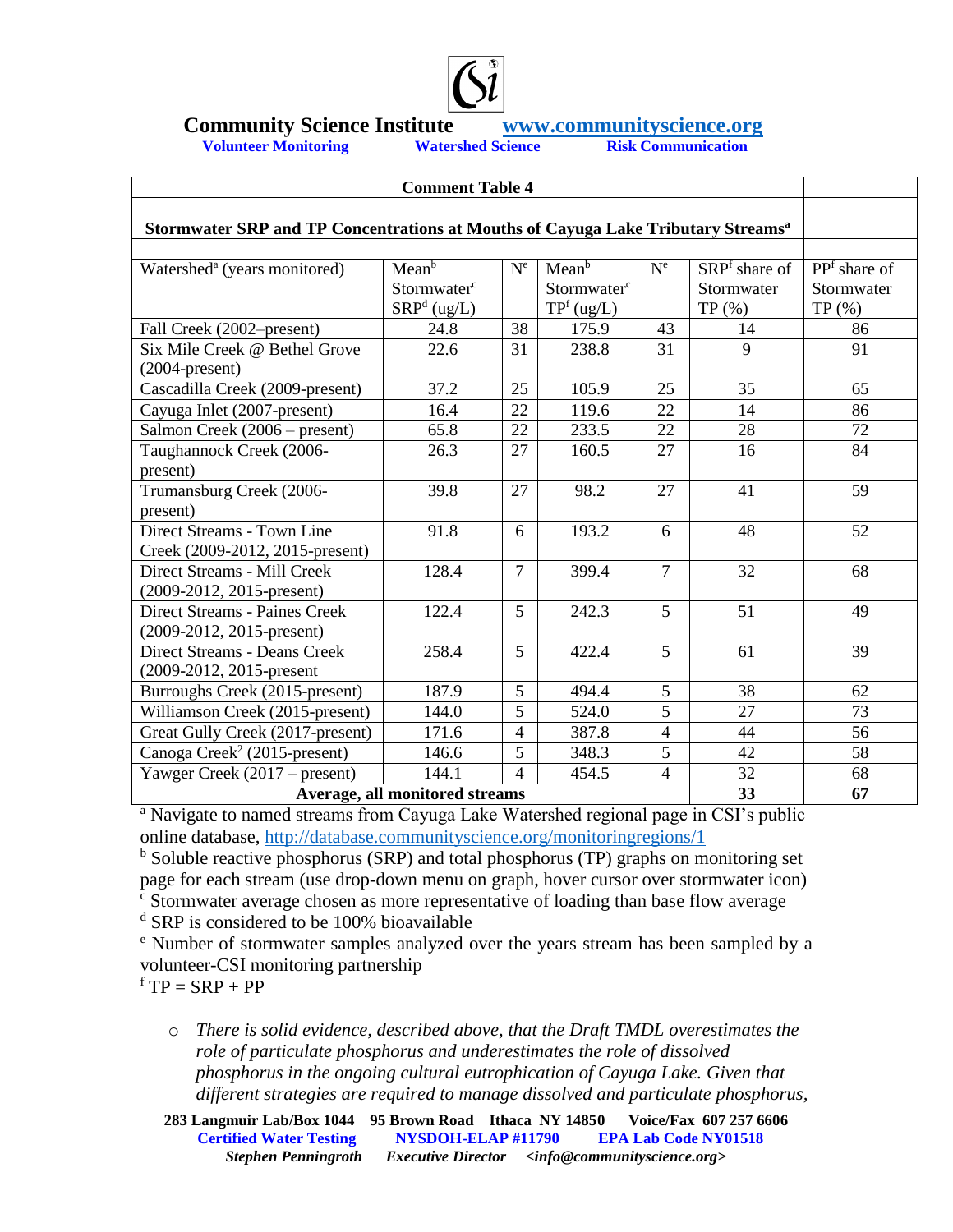

**Volunteer Monitoring** *how would a more accurate representation of dissolved phosphorus loading affect the Draft TMDL's guidance for reducing phosphorus loads?* 

o *The underestimate of dissolved phosphorus loading and overestimate of particulate phosphorus loading undermine confidence in the TMDL as a guide to managing nutrient inputs to Cayuga Lake. Please explain how you would overcome stakeholder skepticism in the event that dissolved and particulate phosphorus loading estimates are not revised and the weight of evidence continues to indicate that stakeholder investment in BMPs directed at particulate phosphorus would be misdirected and do little to manage risks to water quality in Cayuga Lake.* 

### **References**

Effler, S.W.; Prestigiacomo, A.R.; Hairston, N.G.; Auer, M.T.; Kuczynski, A.; Chapra, S.C. Dissolved phosphorus concentrations in Cayuga Lake System and differences from two analytical protocols. Lake and Reservoir Management, **2016**, 32:4, 392-401, DOI: 10.1080/10402381.2016.1235064

Haith, D.A.; Hollingshead, N.; Bell, M.L.; Kreszewski, S.W.; Morey, S.J. Nutrient loads to Cayuga Lake, New York: Watershed modeling on a budget. J. Water Resour. Plan. Manag. **2012**, 138, 571–580,

<https://ascelibrary.org/doi/10.1061/%28ASCE%29WR.1943-5452.0000198>

Likens, G.E. Water and nutrient budgets for Cayuga Lake, New York. Cornell University Water and Marine Sciences Center, Technical Rep. No. 82, **1974**

New York Public Health Law, Article 5, Title 1, Section 502, <https://www.nysenate.gov/legislation/laws/PBH/502>

New York State Department of Health – Environmental Laboratory Approval Program (NYSDOH-ELAP),<https://www.wadsworth.org/regulatory/elap>

O'Leary, N.; Johnston, R.; Gardner, E.L.; Penningroth, S.M.; Bouldin, D.R. Long-term study of soluble reactive phosphorus concentration in Fall Creek and comparison to northeastern tributaries of Cayuga Lake, NY: Implications for watershed monitoring and management. Water **2019**, 11, 2075, 17 pp, <https://doi.org/10.3390/w11102075>

Penningroth, S.M., Community Science Institute, Ithaca, NY. Approximating Loads and Yields Based on Stormwater Nutrient Data and Drainage Basin Ratios. Presentation to Cayuga County Water Quality Management Agency, April 1, **2021** (via Zoom), <http://www.communityscience.org/outreach-and-education/public-event-presentations/>

Prestigiacomo, A.R.; Effler, S.W.; Gelda, R.K.; Matthews, D.A.; Auer, M.T.; Downer, B.E.; Kuczynski, A.; Walter, M.T. Apportionment of bioavailable phosphorus loads

**283 Langmuir Lab/Box 1044 95 Brown Road Ithaca NY 14850 Voice/Fax 607 257 6606 Certified Water Testing NYSDOH-ELAP #11790 EPA Lab Code NY01518**<br>Stephen Penningroth Executive Director <info@communityscience.org> *Executive Director <info@communityscience.org>*